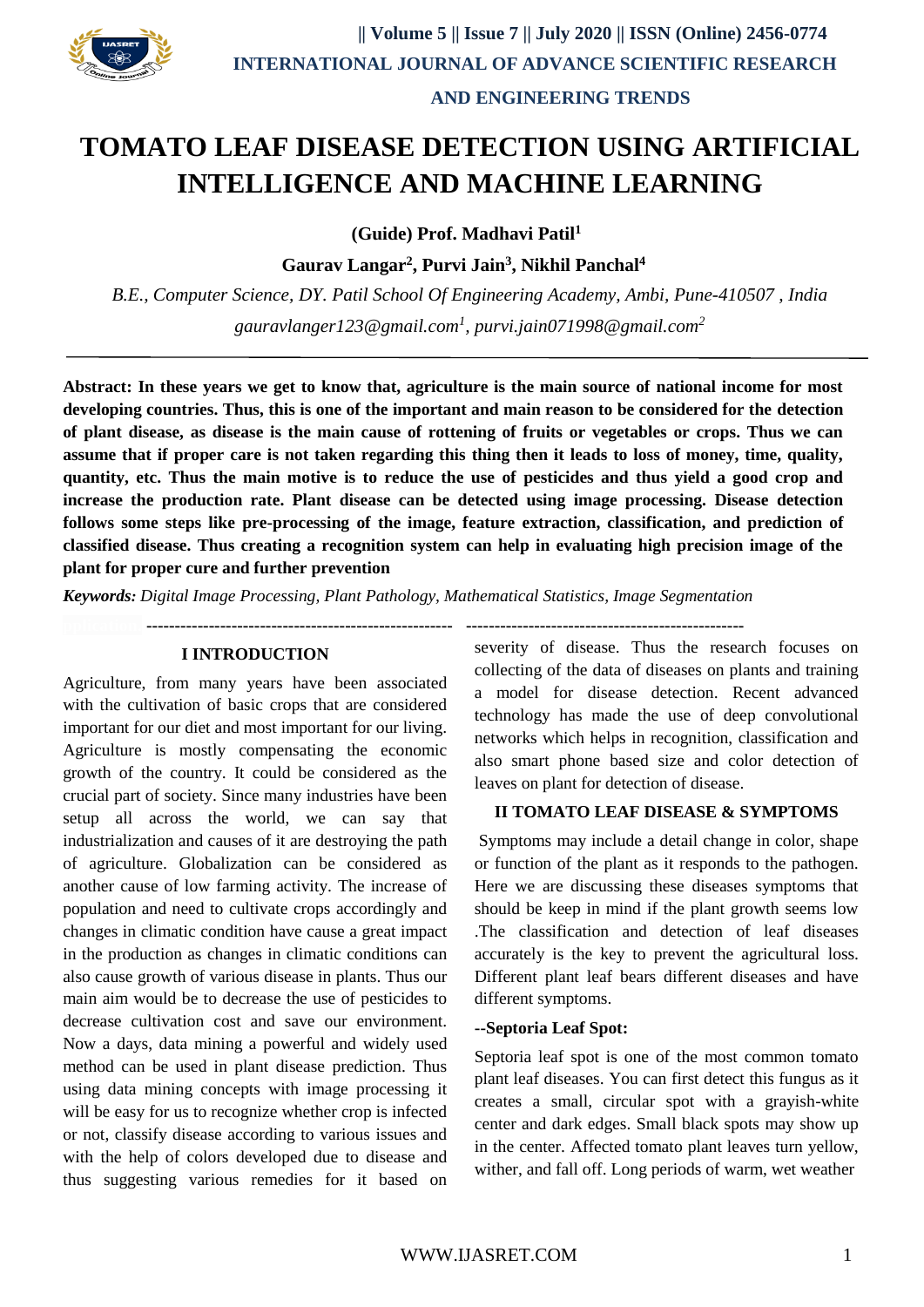

contribute to this tomato plant disease, and splashing water spreads spores to other leaves.

## **--Early Blight (Alternaria):**

Another tomato plant disease fungus, Alternaria, also causes leaf spot or early blight. Lower leaves show brown or black spots with dark edges, almost like a target. Stem ends of fruits may be attacked, showing large, sunken black areas with concentric rings. This tomato plant disease fungus usually strikes after plants set fruit.

## **--Late Blight:**

The tomato plant disease late blight, caused by the fungus Phytophthora infestans, occurs during periods of cool, rainy weather that may come at the end of a





## **--Tomato Bacterial Diseases:**

Tomatoes can fall prey to a number of tomato plant bacterial diseases, including bacterial spot, bacterial speck, and bacterial canker. They're all slightly different but appear as spots on leaves and fruits.

# **III. LITERATURE SURVEY**

-**Khirde et al**. has discussed some segmentation and feature extraction algorithm that can be used for the detection of plant diseases by using the image of their leaves. It is very difficult to detect the plant diseases manually due to requirement of excessive time, growing season. It looks almost like frost damage on leaves, causing irregular green-black splotches. Fruits may have large, irregular-shaped brown blotches that quickly become rotten. This tomato plant disease fungus also affects potatoes and can be transferred from them. Use the same controls as for septoria leaf spot.

## **--Mosaic Virus:**

Mosaic virus attacks many kinds of plants and is common in tomatoes. While mosaic virus doesn't kill the plant, it diminishes the number and quality of fruits. The virus gets its name from the markings that resemble a mosaic of light green and yellow on the leaves and mottling on the fruits of affected plants. Leaves may also grow in misshapen forms, resembling ferns.



**-Septoria leaf spot -Early Blight leaf spot**



**-Late Blight leaf spot -Mosaic Virus leaf spot**

knowledge of plant diseases and very much amount of work. The author has divided the entire process of plant leaf diseases detection into five steps those are as follows: a) Image acquisition b) Pre-processing c) Segmentation d) Feature extraction e) Final classification of diseases.Image acquisition used the transformation structure for RGB leaf image. Then image is pre-processed to remove the noise and enhance the image contrast. Segmentation is done for the partitioning of image into various feature part using kmeans clustering, otsu filters etc. This segmented image is further used for feature extraction and then final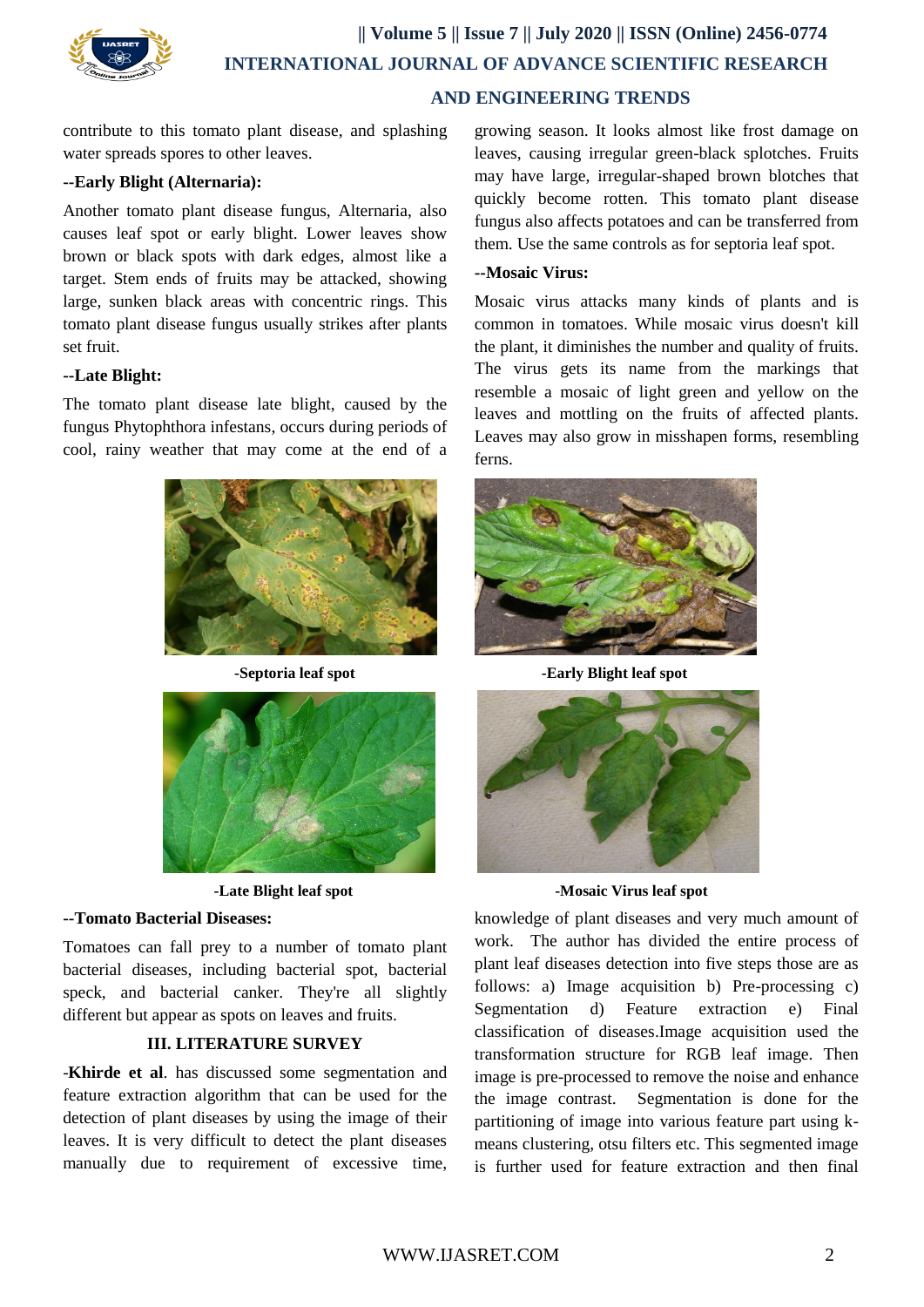

classification is performed using various classification technique In this way, plant diseases can be efficiently identified.

- **Sannakki et al.** Has used feed forward back propagation Neural Network based technique for the diagnosis and classification of diseases in grape leaf. Author has used the images of grape leaf with complex background for the diagnosis as input. Further anisotropic diffusion is used to remove the noise of the image which is further

segmented using k-means clustering.Finally results are observed using neural networks. Results are experimented on downy mildew and powdery mildew images with simulation in MATLAB  $\Box$  Confusion matrix is considered with the true positive and false positive parameters for the validation of results  $\Box$  The author claims to have accuracy of almost 100% if used hue feature alone.

- **Kutty et al**. Has used the neural network based system to classify the watermelon leaf diseases of Downey Mildew and Anthraconse. Author has calculated the true positive rate, true negative rate and overall accuracy for the efficiency of the proposed concept this classification is based on the color feature extraction from RGB color model which is obtained from the identified pixels in the region of interest. The overall performance is depicted with ROC curve having AUC value of 0.5. the true classification result also depicts the value of 75.9% -Rothe et al. Has proposed pattern recognition techniques for the detection and classification of cotton leaf diseases of Alternarnia, Myrothecium and Bacterial Blight. The dataset images are taken from the field of Central Institute of Cotton Research Nagpur. Active contour based segmentation algorithm is used for the isolation of diseased spots. Author has also suggested some feature directions to the similar concept for the crops of wheat, orange, citrus and maize etc.

## **IV PROPOSED SYSTEM PROBLEM DEFINITION**

To demonstrate and classify plant diseases and to give solutions out of it by developing a model that can be used by developer to create smartphone or web application to detect tomato leaf diseases using Convolutional Neural Network.

## **V. WORKING OF PROPOSED SYSTEM**

Plant leaf disease detection includes some basic step of image processing to detect & classify plant leaf disease. These steps are image acquisition, image preprocessing, image segmentation, feature extraction, classification and leaf disease detection. These steps are described as below



#### -**Flowchart of Proposed system**

1 **Image Acquisition :-**The first stage of any vision system is the image acquisition. Image acquisition involves the steps to obtain the plant leaf and captured the high quality images through the camera. Images are acquired from the internet or agriculture field. The efficiency of the concept depends upon the quality of database images. This image is in RGB (Red, Green, and Blue) form.

2 **Image Pre-Processing :-**Image pre-processing involves the steps of image enhancement, RGB to Lab conversion, filtering etc. Here, image enhancement is carried out for increasing the contrast. Image smoothing is done using the filtering techniques. There are different types of filtering techniques available in image processing like median filter, average filter, Gaussian filter etc.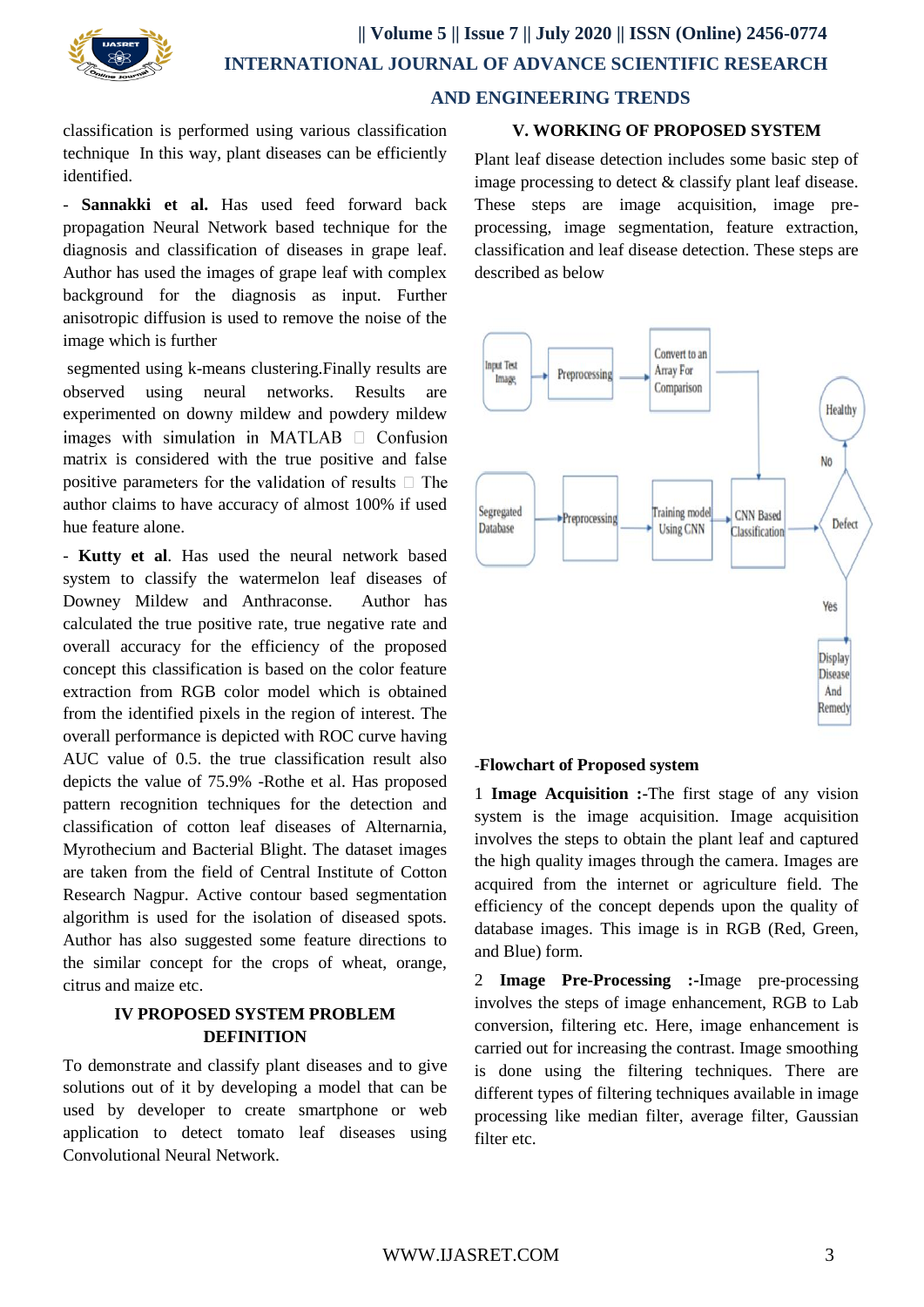

3 **Image Segmentation:-** Image segmentation means partitioning of image into various parts of same features or having some similarity. The segmentation can be done using various methods like otsu' method, k-means clustering, converting RGB image into HIS model etc. The K-means clustering is used for classification of object based on a set of features into K number of classes. The classification of object is done by minimizing the sum of the squares of the distance between the object and the corresponding cluster.

4 **Classification & Detection of Diseases:-** Finally, classifiers are used for the training and testing of the datasets. These classifiers may be support vector machine (SVM), k-nearest neighbour, neural network, fuzzy logic based etc. These methods are used to classify and detect the leaf diseases.

#### **VI. ALGORITHM OF PROPOSED SYSTEM**

As, our model takes raw images as an input, so we used Convolutional Neural Networks(CNNs) to extract features . *CNNs have wide applications in image and video recognition, recommender systems and natural language processing.* CNNs, like neural networks, are made up of neurons with learnable weights and biases. Each neuron receives several inputs, takes a weighted sum over them, pass it through an activation function and responds with an output.



Here, we are using CNN 2D ..Basically, 2D convolutional layers take a three-dimensional input, typically an image with three color channels. They pass a filter, also called a convolution kernel, over the image, inspecting a small window of pixels at a time, for example  $3\times3$  or  $5\times5$  pixels in size, and moving the window until they have scanned the entire image.

Our model consists of 7 convolutional layers with Relu activation function .i.e. The Rectified Linear Unit (ReLU) is an activation function adopted in the design of most neural networks, particularly CNN's. It is the identity function,  $f(x) = x$ , for all positive values and zeros out for negative values of input 'x'. So we have used relu for hidden layers each followed by Maxpooling layer where it maximally activates only a bunch of neurons from the feature and this effectively reduces the width and height of the feature maps while preserving the number of channels and we have also defined the soft-max activation function for classification purpose .





 The CNN-based classifiers are tested on a subset of the disease's dataset, including tomato plant leaf diseases. The dataset consists of leaf diseases of the tomato plant. Adding healthy tomato leaf images, the used dataset contains 520 images. The preliminary preparation and augmentation are applied to the dataset. The images of the dataset are resized to fit into 412×412 dimensions which are chosen to be relatively small and close to a fraction of the average size of all images. After excluding 10% of the images as test set, the remaining images as training set are augmented, in order to reduce over fitting, by adding horizontally flipped copy of the images, then a portion of these images is further separated as the validation set pretrained on Image-Net and fine-tuned on the dataset, and the proposed CNN architecture with and without residual learning. Firstly, the pre-trained YOLO models, are fine-tuned on the dataset to be considered as a baseline for comparison. Then a simplified CNN architecture is proposed and trained with and without the residual learning framework (residual and plain